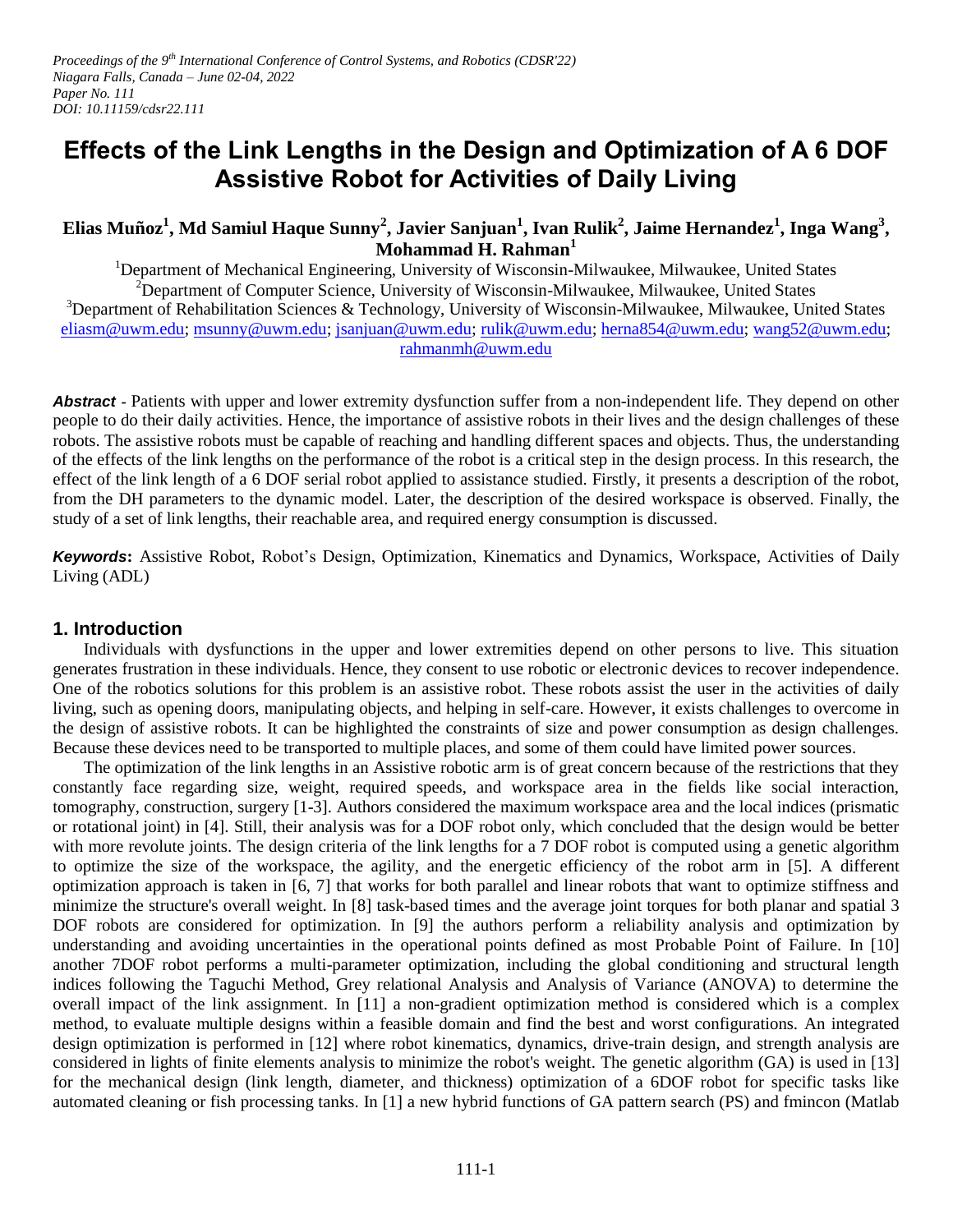nonlinear solver) is proposed to optimize the link lengths of 3, 6, and 9DOF robot arms for computed tomography. Recent studies consider Differential Evolution (DE) with local search to determine the joint configuration and link length of a 6DOF robot [14, 15].

This paper presents an analysis of the effects of the link lengths on the performance of an assistive robot. The robot will perform assistance in the activities of daily living for individuals with limited movement. Furthermore, the analysis includes the definition of a kinematic index. This index aims to measure the required static torque within the workspace. Additionally, the desired workspaces are established to fulfil the essential ADLs.

The remining structure of this study contains the description of the assistive robotic arm to be optimized in Section 2, then a breakdown of the kinematics and kinetics performance index (GSTI) and the objective workspaces (ADL) used to measure the effectiveness of the optimization in Section 3 and 4. Then in Section 5, the results present the obtained lengths, workspace coverage percentages and GSTI values for each one of the links which are discussed to ultimately transition into the final parameters with performance metrics to build a 6 DOF assistive robotic arm for activities of the daily living.

#### **2. Description of the Proposed Assistive Robot**

The analysed assistive robot is a serial robot with six revolute joints. The configuration of the robot follows the Denavit Hartenberg (DH) parameters[16] shown in table 1. These parameters follow the homogeneous transformation matrix (HTM) convention presented below.

$$
{}^{i-1}T_i = \begin{bmatrix} 1 & 0 & 0 & a_{i-i} \\ 0 & \cos \alpha_{i-i} & -\sin \alpha_{i-i} & 0 \\ 0 & \sin \alpha_{i-i} & \cos \alpha_{i-i} & 0 \\ 0 & 0 & 0 & 1 \end{bmatrix} \begin{bmatrix} \cos \theta_i & -\sin \theta_i & 0 & 0 \\ \sin \theta_i & \cos \theta_i & 0 & 0 \\ 0 & 0 & 1 & d_i \\ 0 & 0 & 0 & 1 \end{bmatrix}
$$
 (1)

|         | $a_{i-1}$ | $\alpha_{i-1}$ |             |                        |
|---------|-----------|----------------|-------------|------------------------|
| Joint 1 |           |                |             |                        |
| Joint 2 |           | $\pi/2$        |             | $\theta_2 + \pi/2$     |
| Joint 3 | L7        |                |             | $-\pi/2$<br>$\theta_3$ |
| Joint 4 |           | $-\pi/2$       | $L_3 + L_4$ | UΛ.                    |
| Joint 5 |           | $\pi/2$        |             |                        |
| Joint 6 |           | $-\pi$ '       | L5 -        |                        |

Table 1: DH Parameters of the Proposed Assistive Robot.

Where  $\alpha_i$  and  $a_i$  represent the link twist and length, respectively;  $\theta_i$  and  $d_i$  describe the joint variable of revolute joint and link offset, respectively.

The dynamic model of the proposed assistive robot is described by Eq. (2). This dynamic model shows the correlation between the external forces/torques over the robot and the actuator's torque. Hence, the model considers the mass and inertia of each link, represented by  $M \in R^{6\times6}$ ; the Coriolis and centrifugal effects,  $C \in R^{6\times6}$ ; and the effects of the gravity,  $G \in \mathbb{R}^6$ .

$$
\tau = M(\theta)\ddot{\theta} + C(\theta,\dot{\theta})\dot{\theta} + G(\theta)
$$
\n(2)

However, the inertial effects are ignored by this study because they are more related to the robot motion than the link length configuration. Thus, Eq. (3) represents the static torque of the robot.

$$
\boldsymbol{\tau} = \boldsymbol{G}(\boldsymbol{\theta}) \tag{3}
$$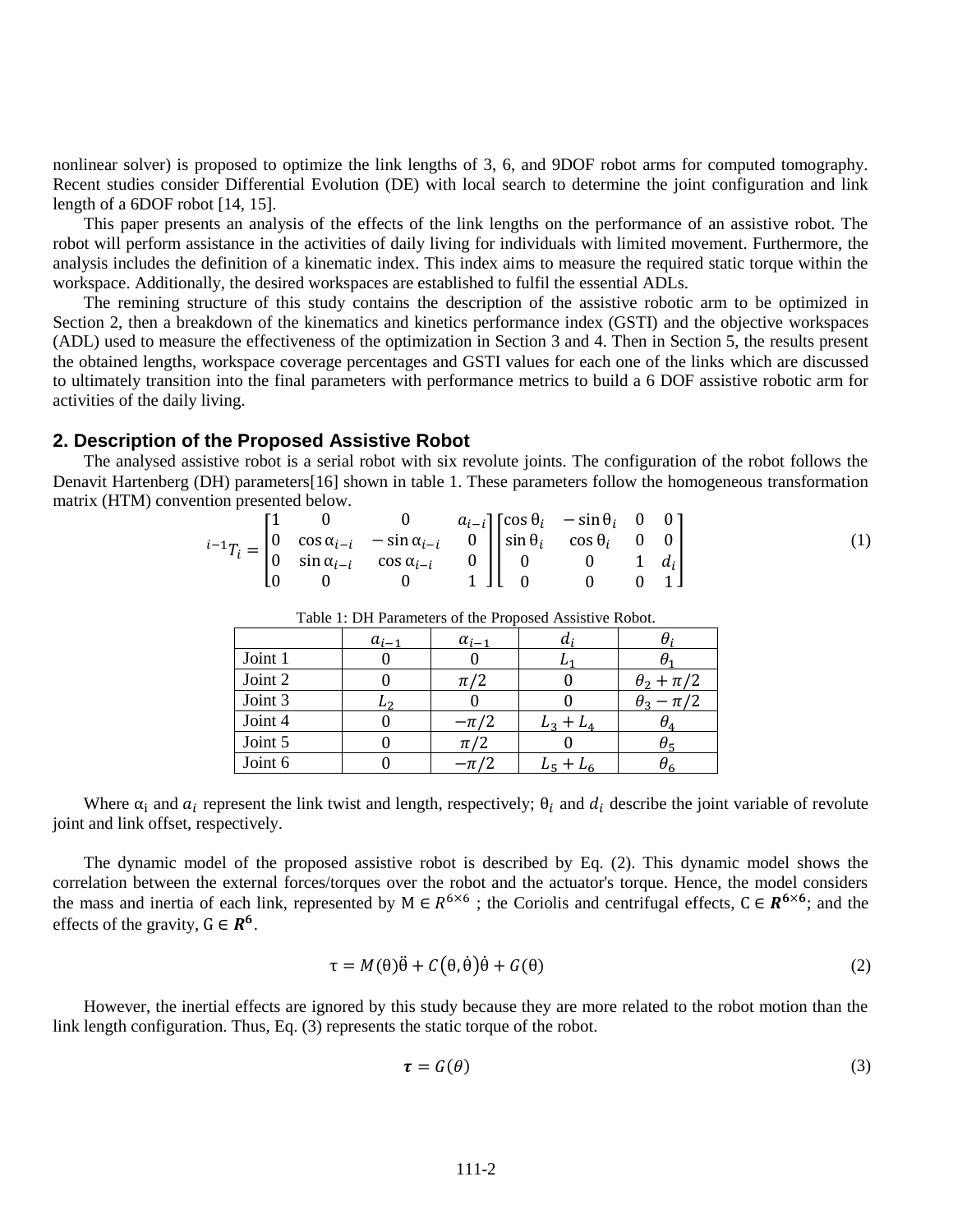#### **3. Global Square Torque Index (GSTI)**

The mechanical design has a critical impact on the kinematic and kinetic performance of a robotic device. Hence, many researchers have been working on studies about performance indexes to evaluate the kinematic of a robot. Between these studies, there are some indexes considered classical such as the condition number [17], the manipulability index [18], and the velocity index [19]. Moreover, these indexes have received improvements from new studies in recent years [20- 22].

This study presents an index inspired by Boscariol et al. [23]. This index aims to measure the required static torque by the robot within the workspace. Then, the index takes the static torque described by Eq. (4) and applies the dot product to get the square sum of the torque in a specific pose of the robot. The index is as follows.

$$
GSTI = \eta \int_{W} G(\theta) \cdot G(\theta) dW \tag{4}
$$

Where ( $\cdot$ ) W symbolizes the workspace to compute the index;  $\eta$  is a penalty coefficient described by Eq. 5; ( $\cdot$ ) denotes the dot product.

$$
\eta = \frac{W}{W_{reachable}}
$$
\n(5)

Note the index can be interpreted as the energy consumption of the robot. Hence, if the GSTI decreases, it represents a decrease in the energy consumption and the required torque to manipulate the weight of the end-effector.

## **4. Workspace for Activities of Daily Living**

The patients with upper and lower extremities dysfunctions want to live with autonomy. They are motived to use of robotic devices to accomplish their Activities of Daily Living such as personal hygiene, eating, and manipulating objects [24, 25]. Due to this, the assistive robots must be capable of reaching and handling articles from different places. These places could be the ground, a table, or the upper part of a shelf. Thus, it was established three relevant workspaces that the robot must reach, see Fig. 1.



Fig. 1: Required Workspace for the Activities of Daily Living.

These three workspaces represent the required workspace to do the activities. The purple workspace, called workspace A, is related to actions like holding and manoeuvring things near the patient. The Gray workspace, workspace B, is far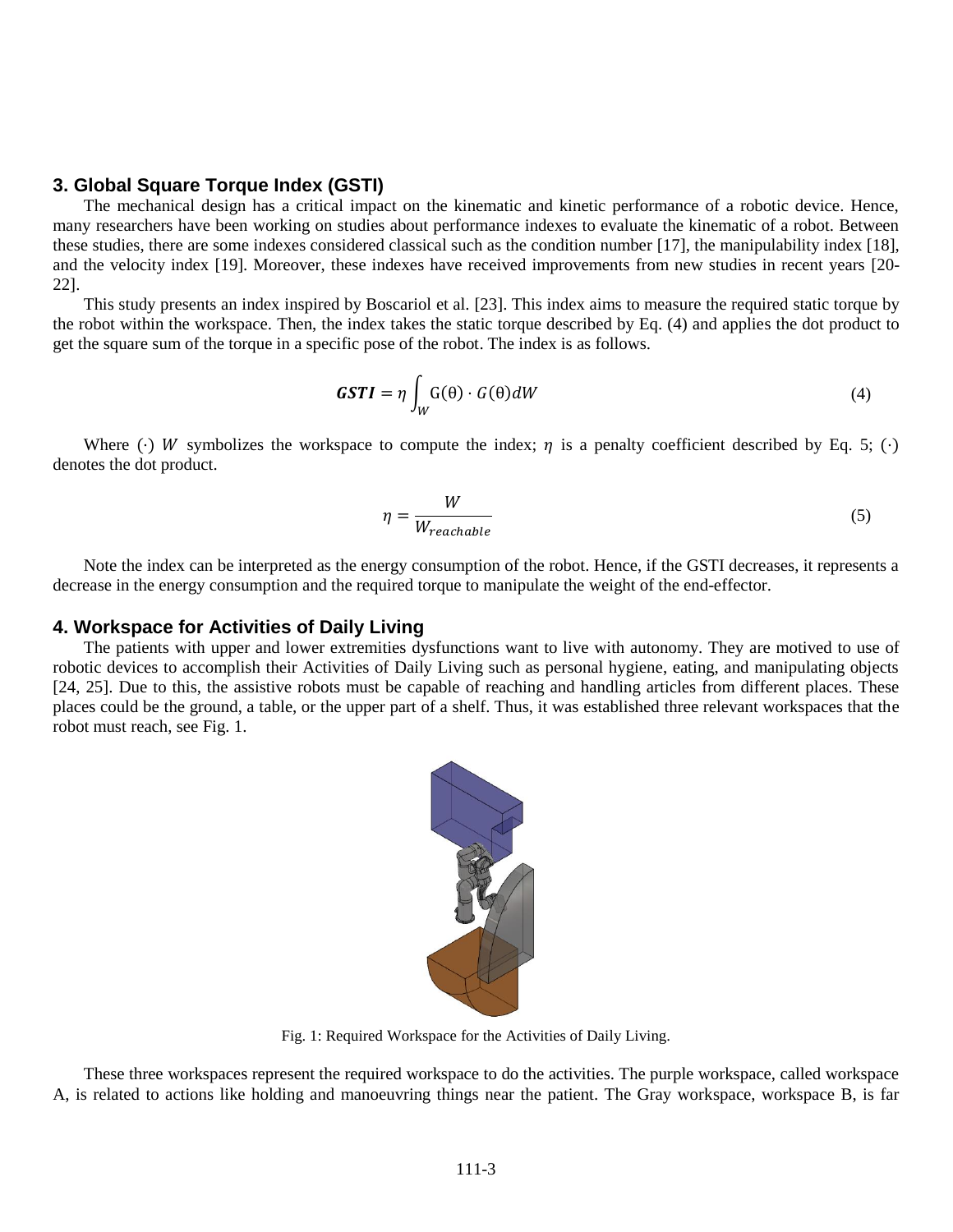from the patient and activities with a desk table or upper shelf. The brown workspace, workspace C, relates activities such as picking objects from the ground. The boundaries for each workspace are shown in Table 2.

|             | $\Lambda$ (min) | $X_{(max)}$ | $V_{(min)}$ | $V_{(max)}$ | $Z_{(min)}$      | $Z_{(max)}$        |
|-------------|-----------------|-------------|-------------|-------------|------------------|--------------------|
|             | (mm)            | (mm)        | (mm)        | (mm)        | (mm)             | $\left( mm\right)$ |
| Workspace A | $-460$          |             |             | 470         | 330              | 800                |
|             | $\Lambda$ (min) | $X_{(max)}$ | $R_{(min)}$ | $R_{(max)}$ | $\theta_{(min)}$ | $\theta_{(max)}$   |
|             | (mm)            | (mm)        | (mm)        | (mm)        | (deg)            | (deg)              |
| Workspace B | 550             | 650         |             | 430         | 90               |                    |
| Workspace C | 140             | 500         |             | 500         | $-180$           | $-90$              |

Table 2: Boundaries of the workspaces

## **5. Results and Discussion**

This section analyses the effects of the link lengths in the design and optimization of the 6 DOF proposed assistive robot. First, a set of robot configurations are presented in Table 3. These configurations have link length values randomly generated between 100 mm and 500 mm. Second, the workspaces to analyse are described in Table 2. These workspaces are discretized in 64000 even separated points to simplify the analysis. Third, at each pose of the workspace is computed the inverse kinematic, also the static torque. Finally, the reachable workspace and the GSTI are estimated.

| Table 3: Utilized link lengths. |        |         |        |        |        |         |
|---------------------------------|--------|---------|--------|--------|--------|---------|
|                                 | $L_1$  | $L_{2}$ | $L_3$  | $L_4$  | $L_5$  | $L_{6}$ |
|                                 | (mm)   | (mm)    | (mm)   | (mm)   | (mm)   | (mm)    |
|                                 | 234.21 | 150.34  | 266.67 | 230.21 | 204.51 | 157.18  |
|                                 | 206.84 | 411.05  | 164.37 | 188.76 | 132.53 | 156.50  |
| 3                               | 200.20 | 412.41  | 166.08 | 199.71 | 130.00 | 150.00  |
| 4                               | 425.89 | 465.35  | 211.40 | 485.96 | 482.87 | 156.75  |
|                                 | 462.32 | 352.94  | 318.75 | 163.05 | 294.15 | 268.70  |
| 6                               | 150.79 | 139.02  | 483.00 | 488.24 | 420.11 | 466.29  |

As it is shown in Table 4, neither of the robot configurations can reach the desired workspace. All of them have problems with workspace B and C. If it is analysed the robots with the most coverage, their higher link lengths are the  $L_2$ , L3, and  $L_4$ . This observation can be explained because these three links have a relevant meaning on the endeffector's position; see the inverse kinematic. Furthermore, if the three last link lengths are small, that reduces the required static torque.

Table 4: Reachable workspace and GSTI

| Tuble 1: Iteachache workspace and Ob II |         |           |           |           |              |  |
|-----------------------------------------|---------|-----------|-----------|-----------|--------------|--|
|                                         | Sum of  | Reachable | Reachable | Reachable |              |  |
|                                         | link    | Workspace | Workspace | Workspace | <b>GSTI</b>  |  |
|                                         | lengths |           |           |           | $(Nm)^2$     |  |
|                                         | (mm)    | $(\% )$   | (%)       | $(\% )$   |              |  |
|                                         | 1243.12 | 54.56     | 26.16     | 0.00      | $5.66E + 08$ |  |
| 2                                       | 1260.05 | 98.66     | 69.50     | 60.54     | $7.16E+07$   |  |
| 3                                       | 1258.40 | 98.94     | 74.85     | 70.17     | $6.30E + 07$ |  |
| 4                                       | 2228.22 | 73.78     | 74.88     | 97.68     | $1.07E + 08$ |  |
|                                         | 1859.91 | 95.57     | 10.09     | 1.79      | $2.51E + 08$ |  |
| 6                                       | 2147.46 | 30.27     | 38.31     | 20.25     | $1.95E + 09$ |  |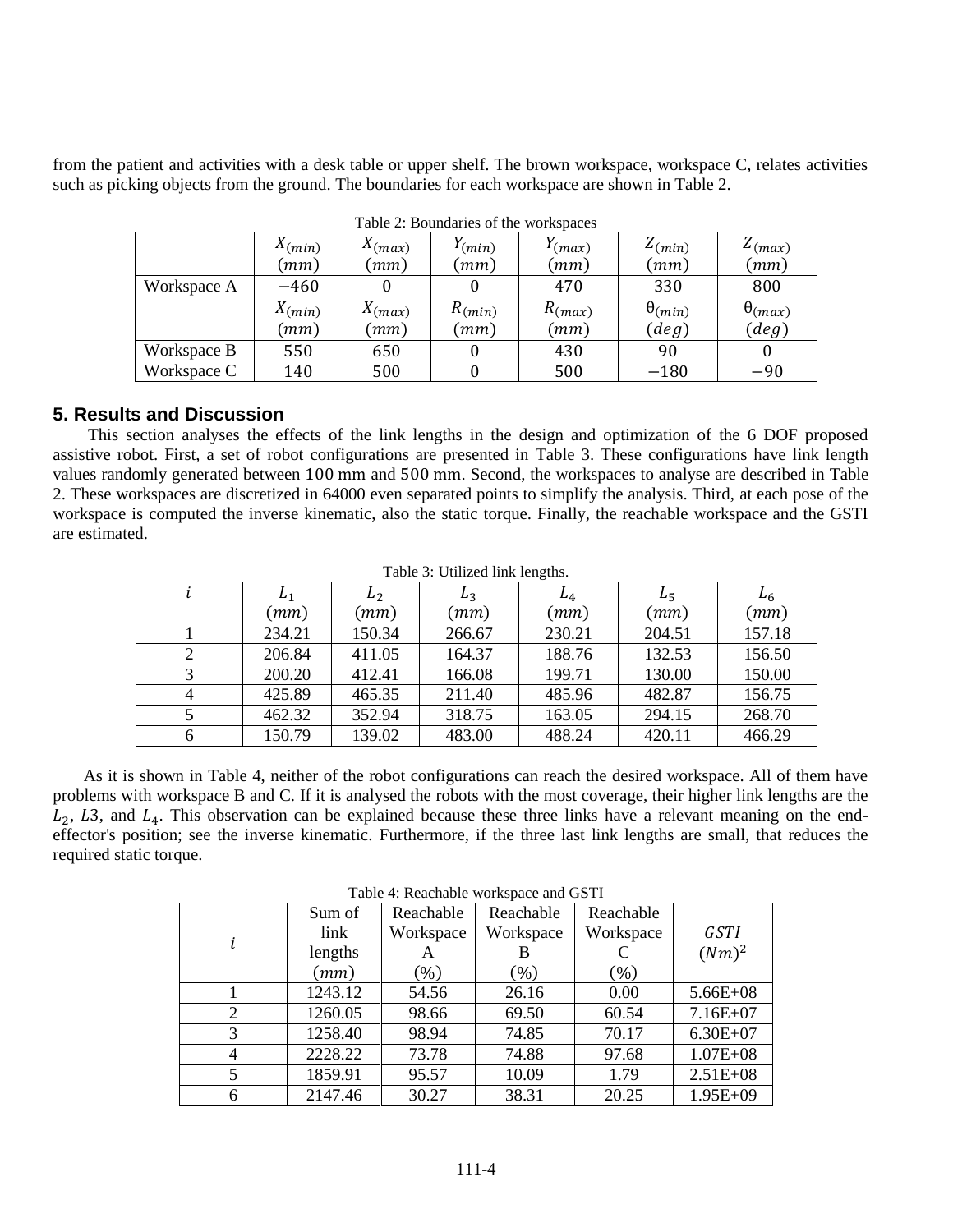Now, analysing in detail the case of the robot configurations 3 and 4, see Fig. 2, it can be observed that more link length does not represent more workspace coverage. Even, it can imply the existence of non-reachable regions within the workspace. Likewise, it causes a considerable increment in the required energy during the robot motion.



Fig. 2: Required Workspace for the Activities of Daily Living.

#### **6. Conclusion**

In this research, the effects of the link lengths in assistive robots were studied. The proposed assistive robot to analyse is a 6 DOF serial robot. This robot follows the DH parameters described in Table 1 and Eq. (1). A set of link lengths were randomly generated. From these configurations, it was observed the influence of the first links in the end-effector's position. Likewise, it was found higher lengths do not guarantee a more covered workspace and best performance. Due to it can produce the existence of non-reachable regions and heavy links. Thus, future studies will explore optimization methods to set the link lengths that ensure assistance in the activities for people with upper extremities dysfunctions.

#### **7. Acknowledgment**

The contents of this study were supported under a grant from the National Institute on Disability, Independent Living, and Rehabilitation Research (NIDILRR grant number 90DPGE0018-01-00). NIDILRR is a Center within the Administration for Community Living (ACL), Department of Health and Human Services (HHS). The contents of this Journal do not necessarily represent the policy of NIDILRR, ACL, or HHS, and you should not assume endorsement by the Federal Government.

#### **References**

- [1] S. K. Shah and R. Mishra, "Modelling and Optimization of Robotic Manipulator Mechanism for Computed Tomography Guided Medical Procedure," *Scientia Iranica,* pp. -, 2021.
- [2] T. Kivelä, J. Mattila, and J. Puura, "A generic method to optimize a redundant serial robotic manipulator's structure," *Automation in Construction,* vol. 81, pp. 172-179, 2017/09/01/ 2017.
- [3] J. Sanjuan, E. Muñoz, M. Padilla, and M. Rahman, "The kinematic effects of simplifications in the analysis of linear translational parallel robots," *International Journal of Dynamics and Control,* 2022/01/15 2022.
- [4] S. Kucuk and Z. Bingul, "Comparative study of performance indices for fundamental robot manipulators," *Robotics and Autonomous Systems,* vol. 54, no. 7, pp. 567-573, 2006/07/31/ 2006.
- [5] S. Hwang, H. Kim, Y. Choi, K. Shin, and C. Han, "Design optimization method for 7 DOF robot manipulator using performance indices," *International Journal of Precision Engineering and Manufacturing,* vol. 18, no. 3, pp. 293-299, 2017.